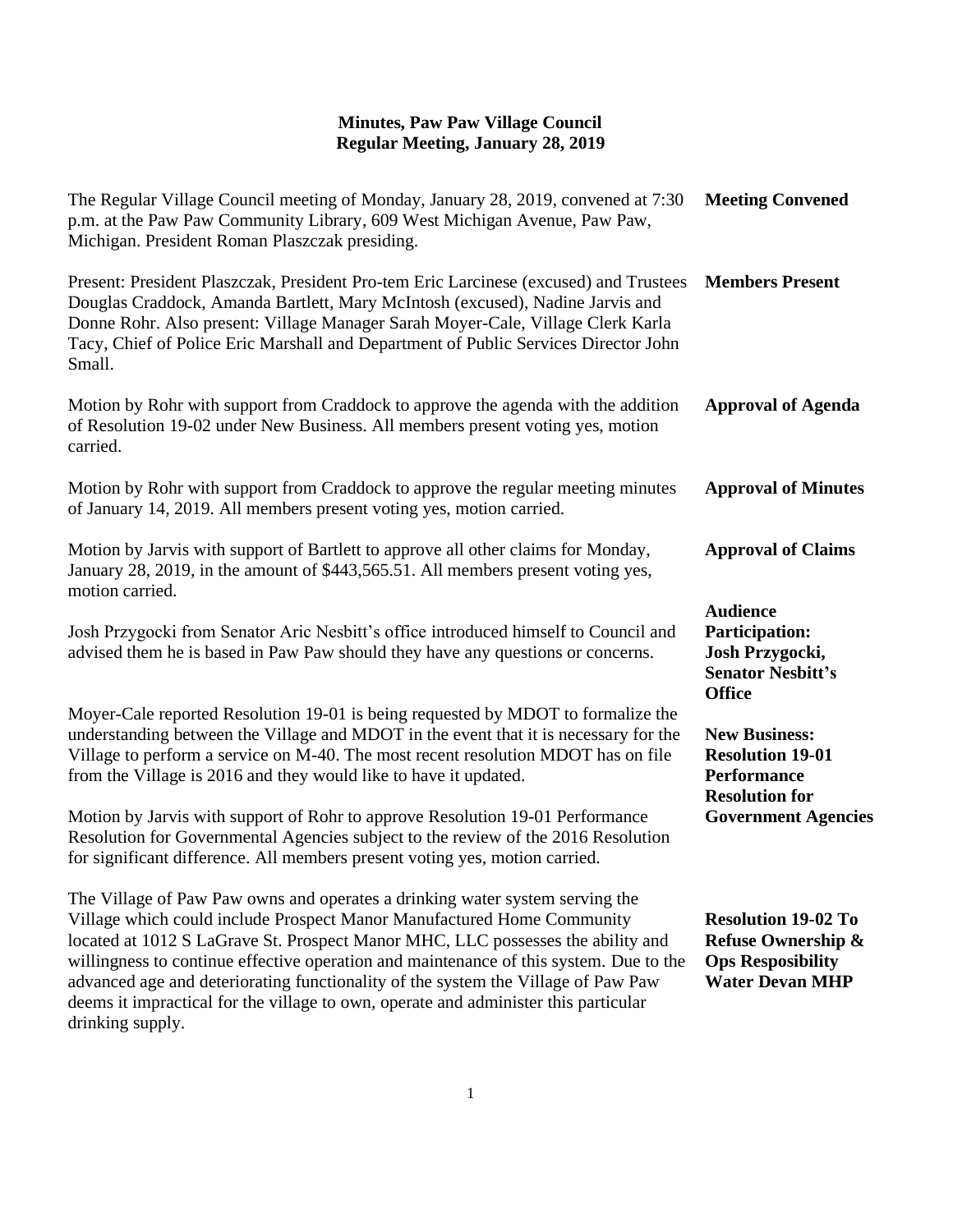## **Minutes, Paw Paw Village Council Regular Meeting, January 28, 2019**

Motion by Bartlett with support of Jarvis to approve Resolution 19-02 to Refuse Ownership and Operational Responsibility of the Water Supply at Prospect Manor Manufactured Home Community. All members present voting yes, motion carried.

| Moyer-Cale reported The McKinley-Wilson Hall Post 2532 of the Veterans of<br>Foreign Wars in Paw Paw is requesting permission to hold their annual poppy day<br>sales in the Village right-of-way from May 9 <sup>th</sup> until May 12 <sup>th</sup> .                                                | <b>Ongoing Business:</b><br><b>Poppy Day Sales</b><br><b>Approval</b>        |
|--------------------------------------------------------------------------------------------------------------------------------------------------------------------------------------------------------------------------------------------------------------------------------------------------------|------------------------------------------------------------------------------|
| Motion by Rohr with support of Craddock to approve the request from The<br>McKinley-Wilson Hall Post 2532 of the Veterans of Foreign Wars for Poppy Sales<br>from May $9th$ - May 12, 2019. All members present voting yes, motion carried.                                                            |                                                                              |
| Moyer-Cale announced Cody Higley has applied to fill the vacant position on the<br>Planning Commission, left by Mike Thomas' death.                                                                                                                                                                    | <b>Appointment of Cody</b><br><b>Higley to Planning</b><br><b>Commission</b> |
| Motion by Rohr with support of Craddock to confirm President Plaszczak's<br>appointment of Cody Higley to the Paw Paw Village Planning Commission for the<br>remainder of a term ending in March 2021. All members present voting yes, motion                                                          |                                                                              |
| carried.                                                                                                                                                                                                                                                                                               | <b>Committee Meetings</b><br>and Reports                                     |
| No Report.                                                                                                                                                                                                                                                                                             | <b>Finance and Admin</b>                                                     |
| Jarvis reported the Public Services Committee met January 28 <sup>th</sup> to discuss net<br>metering, sidewalk repair, Prospect Manor MHC, Charles St water levels and chose a<br>color for the water tower.                                                                                          | <b>Public Services</b>                                                       |
| No Report.                                                                                                                                                                                                                                                                                             | <b>Area Parks &amp; Rec</b>                                                  |
| Plaszczak reported at the previous DDA meeting the members discussed working on<br>the 2019-2020 budget, wayfinding sign and Uncork Paw Paw future marketing.<br>Plaszczak also noted Warner Vineyard applied for a façade grant, discussion on this<br>matter has been tabled until the next meeting. | <b>DDA</b>                                                                   |
| No Report.                                                                                                                                                                                                                                                                                             | <b>Economic Develop</b>                                                      |
| No Report.                                                                                                                                                                                                                                                                                             | <b>Farmers Market</b>                                                        |
| No Report.                                                                                                                                                                                                                                                                                             | <b>Fire Board</b>                                                            |
| Plaszczak reported the Historical Commission is busy gathering items for the<br>upcoming Carnegie Museum. Details on how the museum will be operated will be                                                                                                                                           | <b>Historical Committee</b>                                                  |

further discussed at the next meeting.